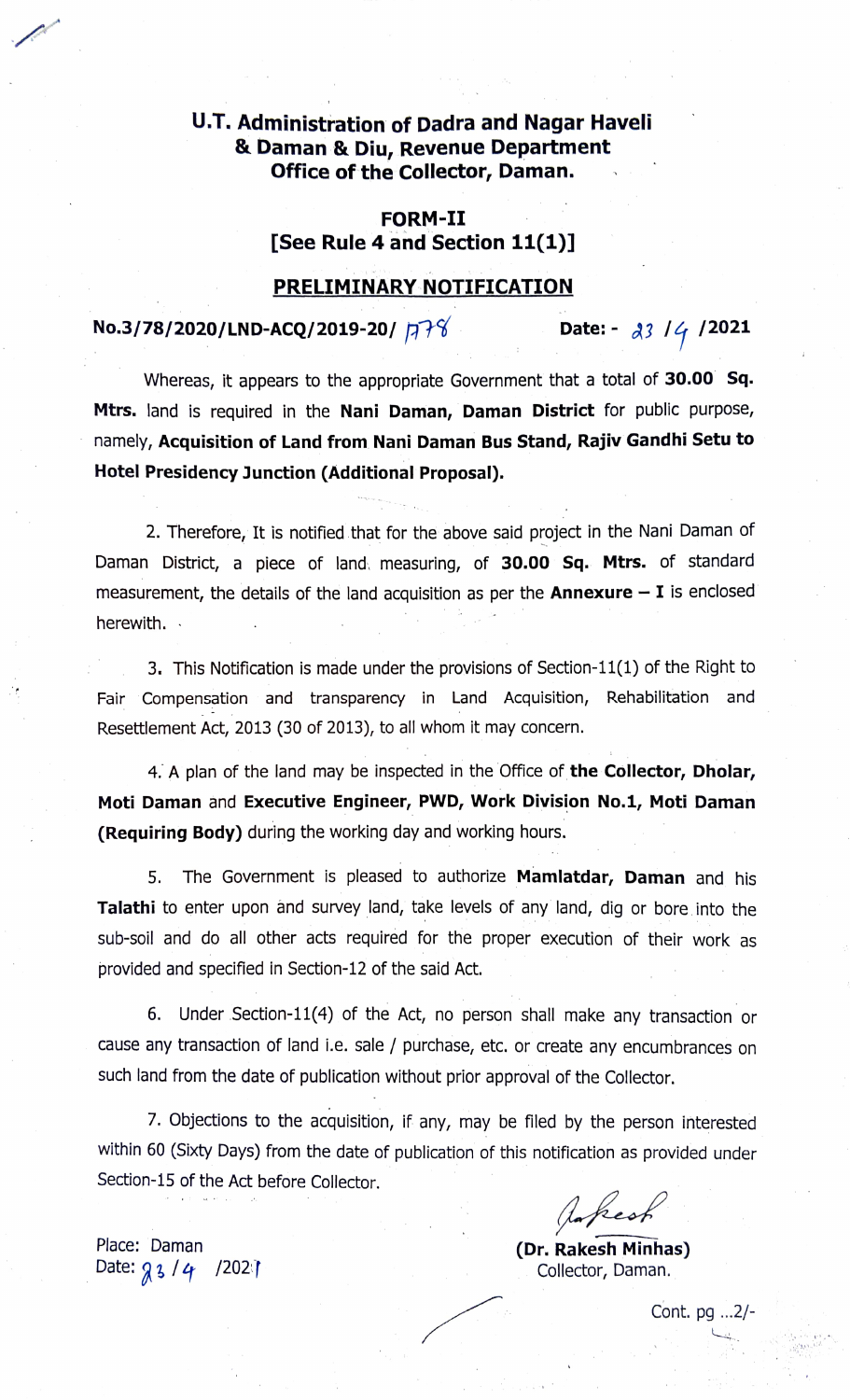- 1. The Chief Officer, Daman Municipal Council, Daman with a request to display at prominent place for wide publicity at Nani Daman.
- 2. The Deputy Director of Planning & Statistics, Daman with a request to publish the in Official Gazette.
- 3. The DIO, NIC, Daman with a request to upload the said Notification on Official website.
- 4. The Field Publicity Officer, Daman is requested to publish in the two Local daily news papers (One Hindi and One Gujarati).
- 5. The Executive Engineer, PWD, Daman.
- 6. The Assistant Director (OL), Secretariat, Daman for translation.
- 7. The Mamlatdar, Daman with a request to publish at prominent places and also requested to arrange to serve upon the all persons interested in land.
- 8. The Enquiry Officer City Survey Daman for Information.

#### Copy to:-

- 1) The Staff Officer to Administrator, Secretariat, Daman.
- 2) PA to the Advisor, Secretariat, Daman.
- 3) PA to the Finance Secretary, Secretariat, Dáman.
- 4) Guard File / Office Copy.

#### To